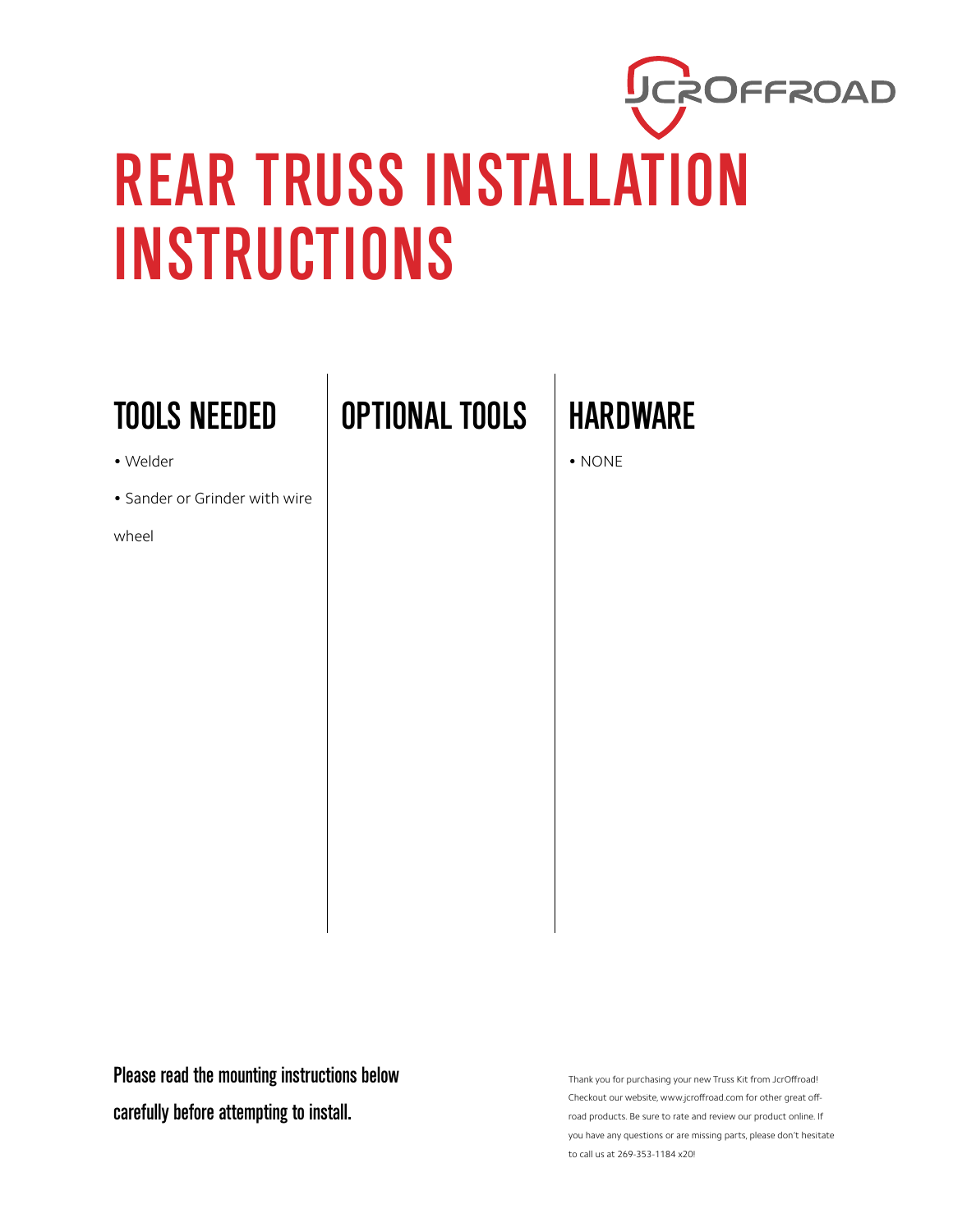1

Place the rear truss on to the axle. Now that you can see where the truss is going to sit, clean the axle down to the bare metal everywhere the truss meets the axle with a sander or angle grinder with wire wheel.



- 2 Weld the truss to the axle. Keep in mind that you are welding mild steel to the cast steel of the axle housing and you will need to manage your heat when welding as to avoid warping the axle housing. Weld small half inch sections, then stop and weld another small section on the other end and side of the truss. Now let cool before welding another section. Take your time and do not rush the welding for best results. Use the above photo for weld locations.
- $3\,$  Once the truss is fully welded and has cooled, cover any bare steel with your choice of coatings and hit the trails!